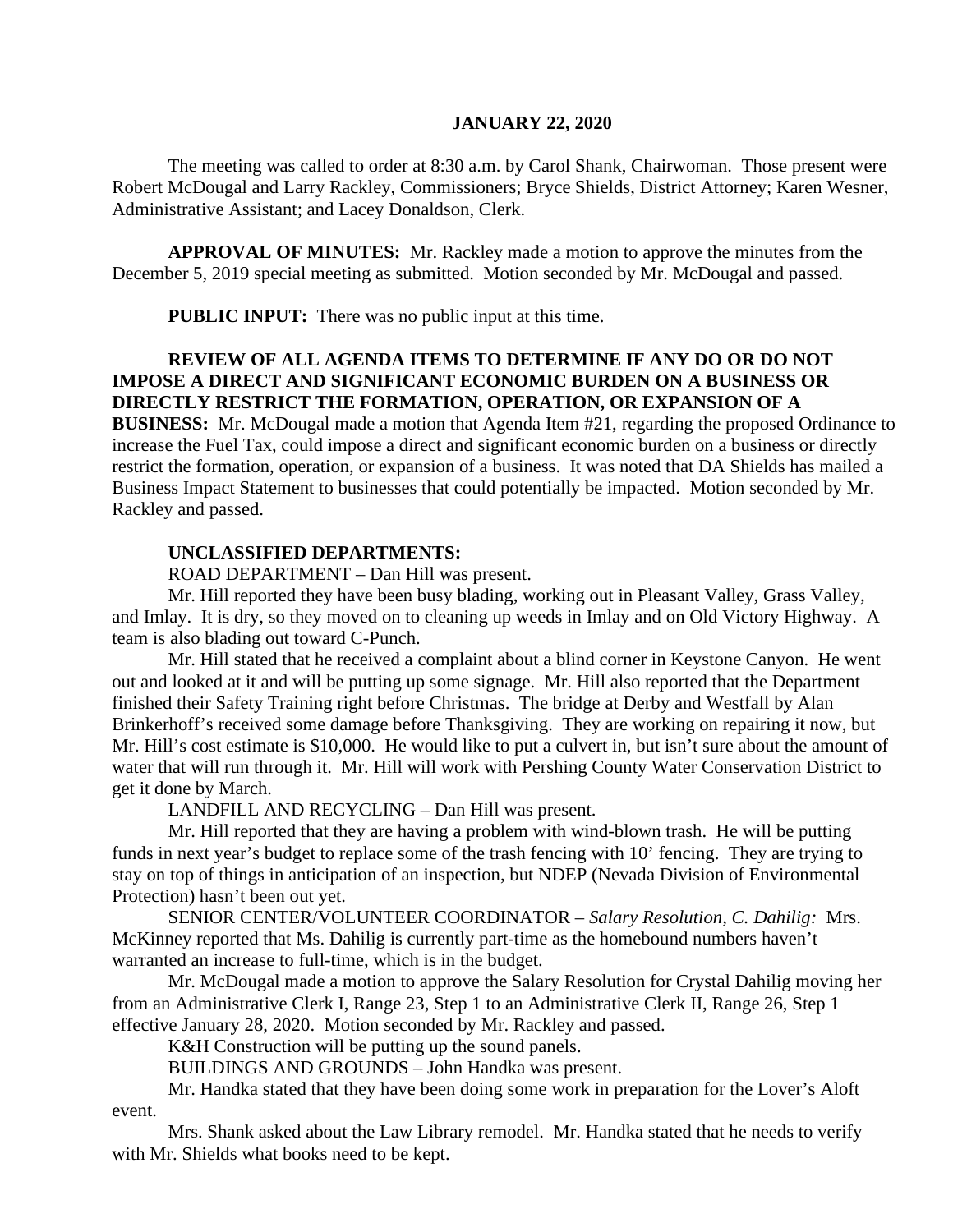Mr. McDougal spoke about the grass at the ballfields. The discussion at the Recreation Board meeting was to change out some of the sprinkler risers for this season and plan to replace the turf and sprinkler system next season.

*Pat Irwin, Lover's Aloft Balloon Festival, Request to use McDougal Sports Complex for the annual festival February 14-17, 2020:* Pat Irwin spoke about this year's event. This year is the 15<sup>th</sup> anniversary of the event.

Mr. McDougal made a motion to approve the request from Lover's Aloft Balloon Festival to use McDougal Sports Complex for the annual festival February 14-17, 2020. Motion seconded by Mr. Rackley and passed.

*Dawn Bequette, Approval to have Ghost Tour on Saturday, February 15, 2020 in the Courthouse for the Lover's Aloft Balloon Festival:* Mrs. Bequette stated that the event will start at 5:00 p.m. and will be at the Courthouse at approximately 6:00 p.m. Mr. Rackley volunteered to open the doors. With the recent fires, Mrs. Bequette has done some research about other fires that she will be adding to her presentation.

Mr. McDougal made a motion to approve the Ghost Tour in the Courthouse on Saturday, February 15, 2020 for the Lover's Aloft Balloon Festival. Motion seconded by Mr. Rackley and passed.

PERSHING COUNTY FIRE/AMBULANCE DEPARTMENTS –

*GRASS VALLEY FIRE DEPARTMENT:* Chief Sean Burke was present.

Chief Burke reported that they currently have 17 of the 18 member positions filled. They have received two applications that they will be reviewing. Chief Burke also reported that he is working on the budget prep for Mrs. Childs. He and the other chiefs have scheduled quarterly meetings and the next one will be on Saturday, March 14<sup>th</sup> in Grass Valley. Chief Burke stated that he is working on the POOL/PACT grant for coats for all the departments. They are also looking at BLM's vehicle acquisition program for a water tender or a Type III Engine. Chief Burke is still waiting for a meeting with the BLM (Bureau of Land Management) and NDF (Nevada Division of Forestry) to discuss the fuel reduction project for Grass Valley. All four departments are working together on an AFG (Assistance to Firefighters Grant) to replace SCBAs (self-contained breathing apparatus) in all the departments. Chief Burke is also working on updating the Department's long range plan.

#### **GRASS VALLEY ADVISORY BOARD:** Sean Burke was present.

Mr. Burke stated that their next meeting is Monday, January 27, 2020. Mrs. Donaldson will be coming out to speak about the duties of her office. The roads and transfer station both look good. The Winnemucca Grange is still using the Community Center for their meetings and have been increasing their membership. The Board is working on scheduling dates for a Heath Fair and a Voter Registration Drive. They would like to schedule a Town Hall for June or July. The Commission stated that they would be available June 27<sup>th</sup>.

#### **UNCLASSIFIED DEPARTMENTS, CONT.D:**

SAFETY/CHN/CEMETERY – Cheryl Haas was present.

Ms. Haas reported that the amount of vaccine inoculations being given are down, but she is still doing TB testing regularly. Ms. Haas stated that Carson City is ramping up their archival efforts, but she is already up to date with all of hers. Ms. Haas spoke about the coronavirus from Asia. The office is continually receiving updates from the CDC (Center for Disease Control). There are currently two cases in the United States, both in Washington State.

Regarding the Safety Department, all departments finished their 2019 requirements. Ms. Haas hasn't started sending anything out for the new year yet as POOL/PACT is changing their programs as of February  $1<sup>st</sup>$ . She hopes to have training on the new system tomorrow.

Regarding the Cemetery office, Ms. Haas is continuing to update information as she finds it in preparation for the new system. There will be a burial on February 1<sup>st</sup> for Mackie Duncan. Mr.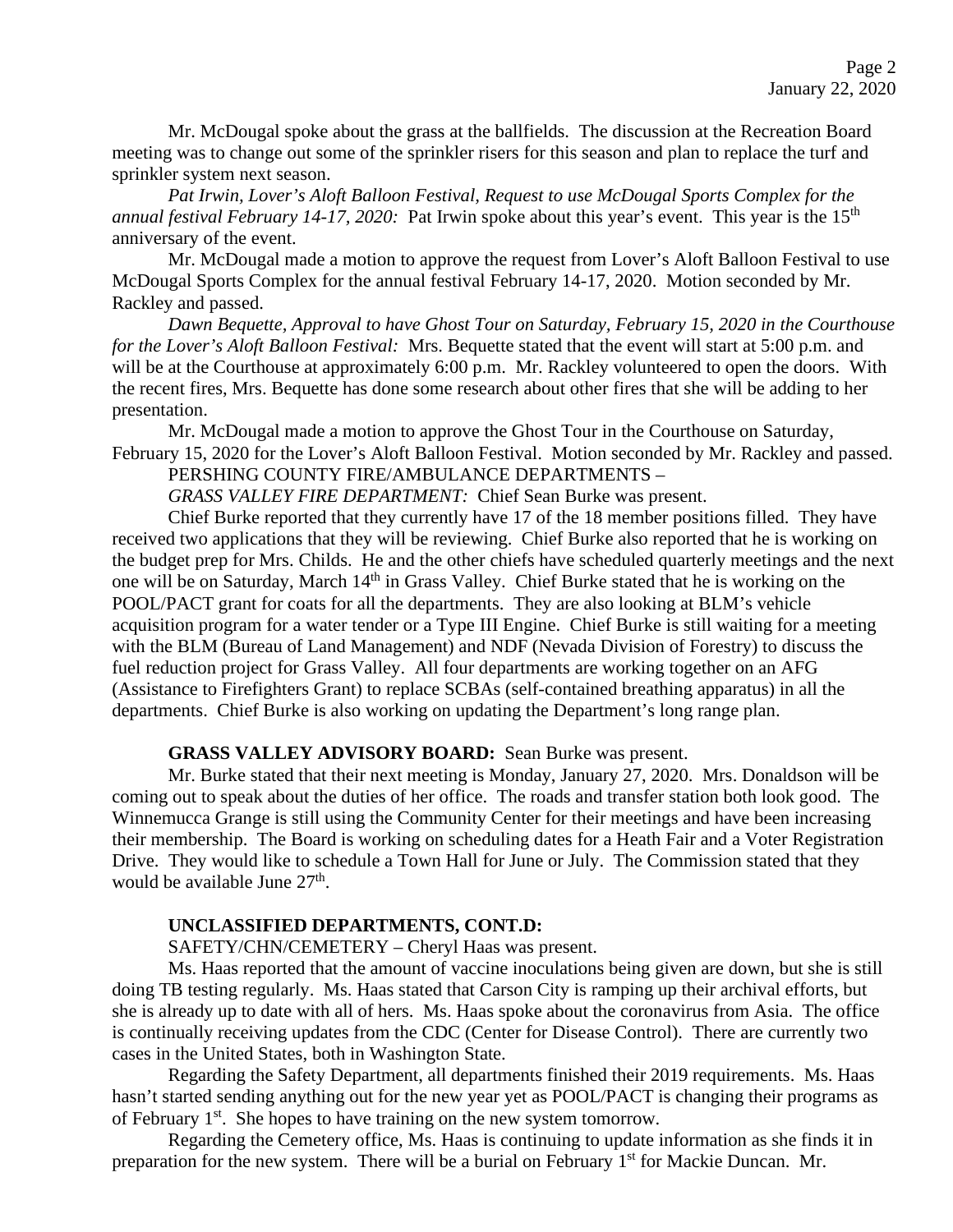McDougal asked if they had thought about setting aside smaller plots for cremations. Mrs. Shank stated that the board has been discussing it. Ms. Haas stated that there are already spots designated for that by the Memorial Wall as well. The next Cemetery Board meeting will be on February  $12<sup>th</sup>$ .

IT DEPARTMENT – Justin Abbott was present.

Mr. Abbott reported that he is putting together the final count for the physical security project today. He stated that he needs approximately 20 units. Mr. Abbott has also been in contact with the High School about using their computer lab for training. Mr. Abbott also reported that he has been working with Homeland Security on the Secretary of State's security assessment. Mr. Abbott is finalizing the budget figures for the Windows 10 upgrades and should have figures for the Board in February. Mr. Abbott is also working on his budget for the next Fiscal Year.

ECONOMIC DEVELOPMENT – Heidi Lusby-Angvick was present.

*Brownfield Grant Project:* Mrs. Lusby-Angvick gave the Board the agenda for Monday's PCEDA meeting to discuss the Brownfields Grant. It will be held from 6pm till 8 pm at the Community Center. Mrs. Lusby-Angvick stated that a website is being created and the property assessment reports will be housed on that site.

## **ELECTED DEPARTMENTS:**

LACEY DONALDSON, CLERK-TREASURER – Mrs. Donaldson reported that the office has been busy collecting third installment taxes. They are still posting in both ADS and Devnet, as abnormalities are worked out. As of Friday, the office has processed 47 Automatic Voter Registrations from DMV. Only about 12 of those registrations are new registrations.

*Approval of Amended Contract with Dominion Voting to include Mobile Ballot Printing purchase as approved in budget hearings (\$5,285 one-time purchase, \$575.00 annual licensing and fees*): Mr. Rackley made a motion to approve the amended contract with Dominion Voting to include a Mobile Ballot Printing purchase in the amount of \$5,285.00, plus \$575 in annual licensing fees, as approved in the budget workshops. Motion seconded by Mr. McDougal and passed.

RENE CHILDS, RECORDER-AUDITOR – Mrs. Childs stated that she was able to export the budget worksheets into excel and they have been distributed to the departments.

She will be attending Tyler Training on February  $13<sup>th</sup>$  and  $14<sup>th</sup>$  in Carson City. She will also be participating in a budgeting webinar next Wednesday. W2s and 1099s have been distributed.

# **UPDATE ON PROGRESS OF SITE LOCATION, DESIGN, FUNDING, AMENITITES AND CONSTRUCTION OF FUTURE LAW ENFORCEMENT CENTER:** Mr. Rackley stated he would like LCA to come look at the two sites. An item will need to be put on the next agenda to discuss

and possibly approve having the consultant look at the two additional sites. **PROCLAMATIONS AND AWARDS:** YEARS OF SERVICE CERTIFICATE/PIN, C.

SANTOYA – Maria Santoya was not available, so Mr. Handka accepted the Years of Service Certificate and pin honoring her five years of service on her behalf.

**BOARD APPOINTMENTS/RESIGNATIONS:** The following letters were received asking

for reappointment:

| <b>Shelly Nee</b>         | Pershing County Television Advisory Board                                                                                                                                                                                                                                                                     |
|---------------------------|---------------------------------------------------------------------------------------------------------------------------------------------------------------------------------------------------------------------------------------------------------------------------------------------------------------|
| Vijay Ratti               | <b>Community Center/Economic Development Authority Board</b>                                                                                                                                                                                                                                                  |
| Dale Talcott              | Cemetery Advisory Board                                                                                                                                                                                                                                                                                       |
| Glenn Rose                | Cemetery Advisory Board                                                                                                                                                                                                                                                                                       |
| <b>Charles Sparke</b>     | 911 Surcharge Committee                                                                                                                                                                                                                                                                                       |
| $\mathbf{v}$ $\mathbf{v}$ | $\mathbf{1}$ , and $\mathbf{1}$ , $\mathbf{1}$ , $\mathbf{1}$ , $\mathbf{1}$ , $\mathbf{1}$ , $\mathbf{1}$ , $\mathbf{1}$ , $\mathbf{1}$ , $\mathbf{1}$ , $\mathbf{1}$ , $\mathbf{1}$ , $\mathbf{1}$ , $\mathbf{1}$ , $\mathbf{1}$ , $\mathbf{1}$ , $\mathbf{1}$ , $\mathbf{1}$ , $\mathbf{1}$ , $\mathbf{1}$ |

Mr. McDougal made a motion to reappoint all that submitted a letter to their respective boards. Motion seconded by Mr. Rackley and passed.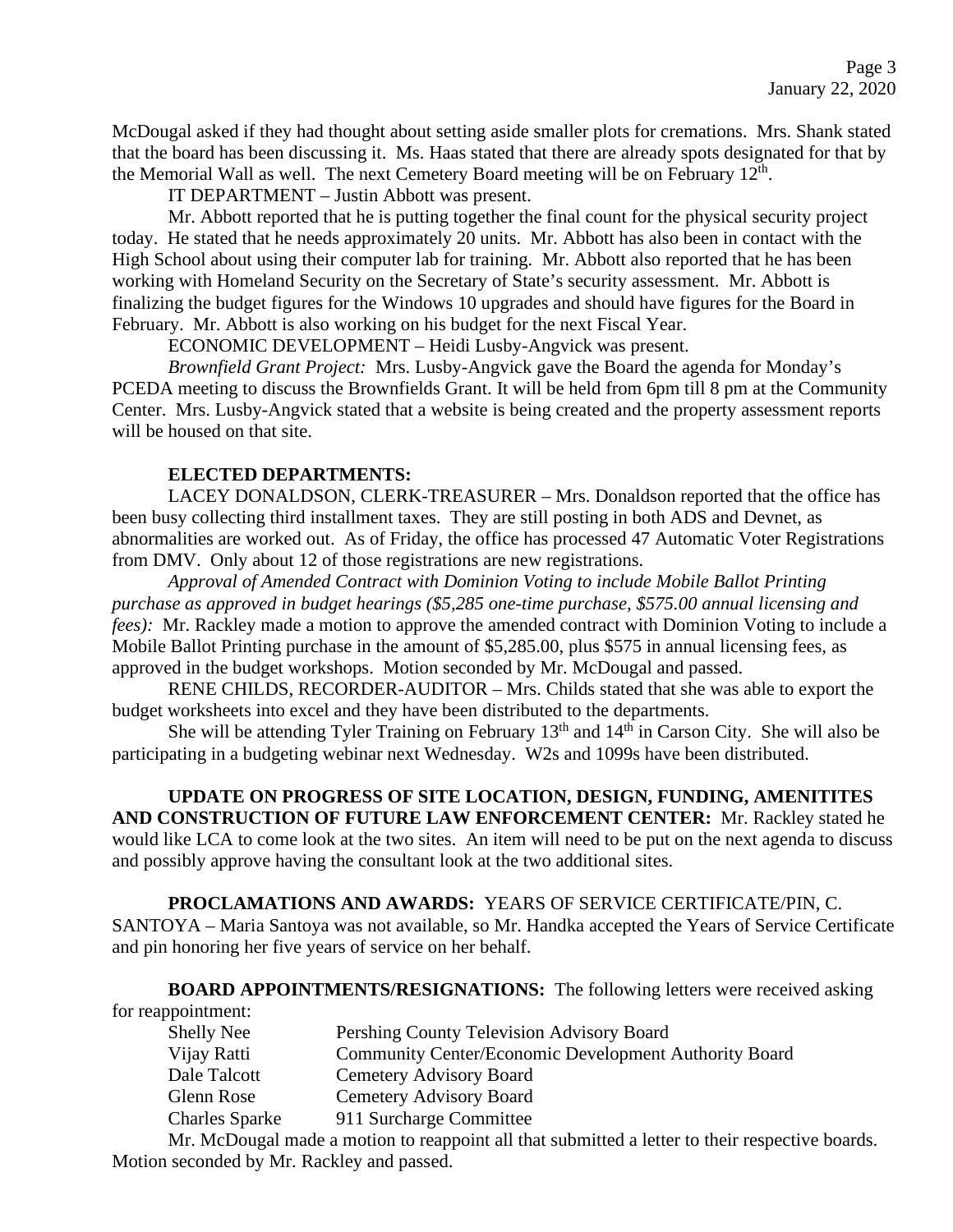**DERBY FIELD AIRPORT:** UPDATE – Mr. Rackley met with Armstrong Consultants yesterday regarding the fencing project. They presented a draft proposal of the fencing plan. There is an Airport Board meeting on February 20<sup>th</sup>. Armstrong will bring the draft to that meeting as well. Mr. Rackley also spoke about the Five Year Plan. We usually have to send a representative to meet with the FAA (Federal Aviation Administration) at their yearly conference, but they will be coming here this year. Mrs. Shank stated that the Buildings and Grounds Supervisor usually participates in that meeting as well.

APPROVAL OF 2020 FAA GRANT FOR DERBY FIELD AIRPORT – TERMINAL AREA FENCING IN THE AMOUNT OF \$210,000.00 (INCLUDING \$13,125.00 COUNTY MATCH) – Mrs. Shank asked Mrs. Childs if this money is in the current budget. Mrs. Childs stated that the money is not in the current budget. If the project starts after July  $1<sup>st</sup>$  it can be added to the FY21 budget. Mr. Rackley stated that he spoke with Armstrong about this as well and that wouldn't be a problem.

Mr. Shields has not reviewed the grant application. The paperwork is in the packet. Mrs. Shank stated that the application is already signed and dated December 22, 2019. Mr. Shields will review the grant application, and this will be put on the next agenda.

(Discussion from Legal Counsel Report added here for continuity) Later in the meeting the Board readdressed the grant application. Mrs. Shank was concerned as the funding wasn't budgeted in this Fiscal Year (FY20). Mrs. Donaldson explained that this approval is for submittal of the grant application. The grant will not be awarded for several months; therefore, the grant match was to be included in the FY21 budget. Mrs. Donaldson stated that the project can't be started at this time as we haven't been awarded the grant.

Mr. Rackley made a motion to submit the 2020 FAA Grant Application for Terminal Area fencing in the amount of \$210,000, which would include a \$13,125.00 County Match to be budgeted in Fiscal Year 2021. Motion seconded by Mr. McDougal and passed.

APPROVAL OF PROFESSIONAL SERVICES AGREEMENT AND SCOPE OF WORK FOR FENCE PROJECT – This item will be put on a future agenda.

DISCUSSION REGARDING HEATING THE SNOW REMOVAL BUILDING – Mr. Rackley stated that the heating system is supposed to be for when someone is in the building, not to heat the building year round. Mr. Handka does have equipment in the building that can freeze, so he has been keeping the thermostat at 54 degrees. Mr. Handka also stated that Oasis was out yesterday, and they have stated that the ventilation system is not vented properly and there is no fresh air intake. Mr. Rackley doesn't feel there are any problems with the system; however, we are still within the 1 year warranty period. It was installed according to the Manufacturer's instructions, but Mr. Rackley agreed that it would be more efficient if it was ventilated.

Mr. Rackley stated that the spray rig should be moved. Mr. Handka was instructed to winterize the spray rig and turn the heat off in the building.

Mr. Rackley made a motion to turn the heat off in the Snow Removal Building. Motion seconded by Mr. McDougal and passed.

**PUBLIC HEARING ON PROPOSED ORDINANCE #338:** Mrs. Shank asked for any public comment. There was none.

Mr. McDougal stated that it was his understanding that work cards would stay at the Sheriff's office. Mr. Shields stated that was correct. Mr. McDougal also thought that distilleries should be included. Mr. Shields stated that there is a "catch-all" for businesses not specifically named.

Mr. McDougal made a motion to adopt Ordinance #338, creating the Pershing County Business License Department. Motion seconded by Mr. Rackley and passed unanimously.

The meeting recessed at 9:37 am and reconvened at 9:42 am.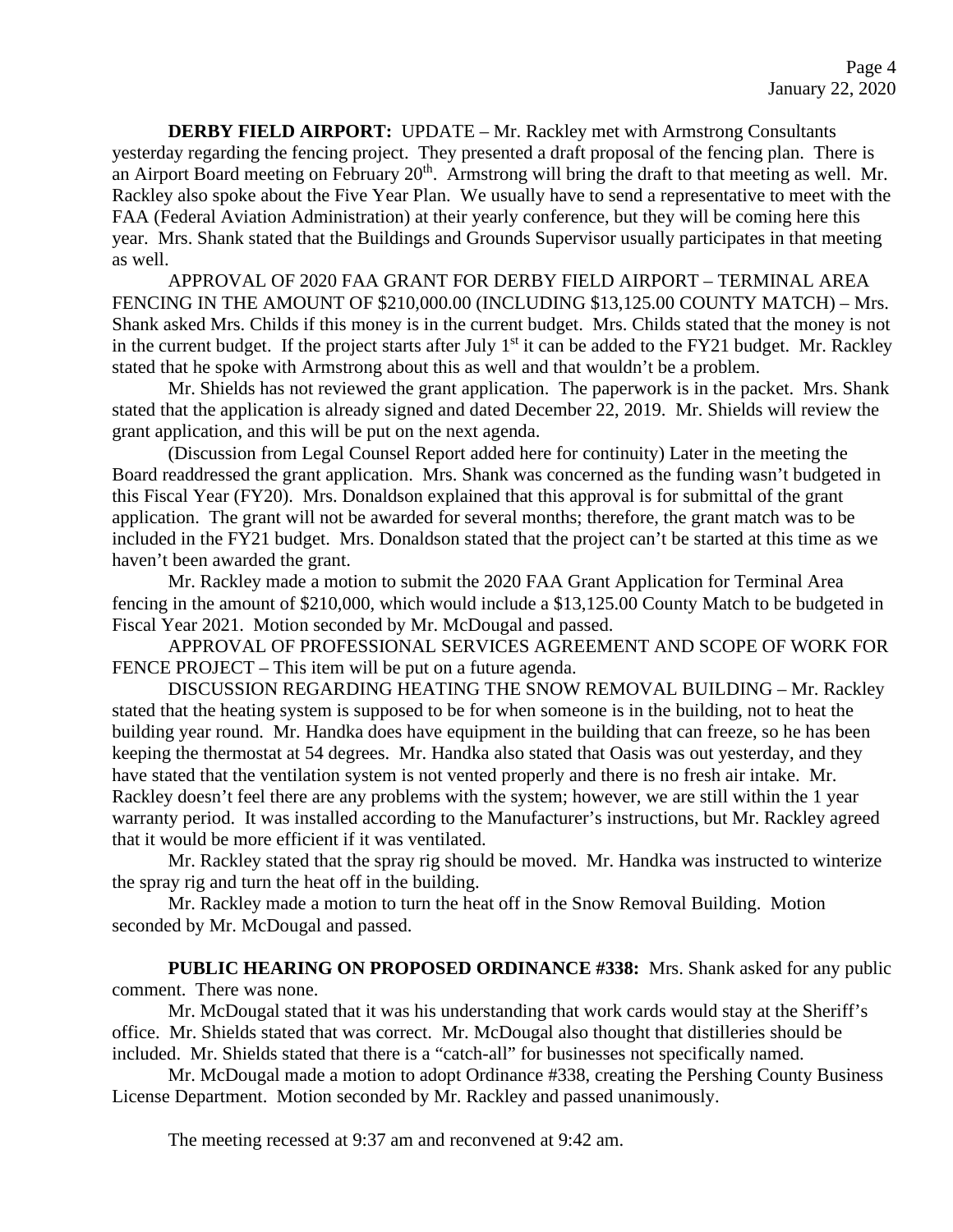## **REPORT FROM ADMINISTRATIVE ASSISTANT/HR REP:** MEMO REGARDING

EMPLOYEE PARKING AREAS – Mrs. Wesner gave the Board a copy of a memo that was distributed by the Board several years ago regarding employee parking. The memo prohibits employees from parking on Dartmouth Avenue by the Post Office and Wizard's Flower Shop; on Central Avenue along the side/front of the Courthouse; and on Main Street in front of the Administrative Building. She asked if the Board would like it updated and re-sent out.

Mr. McDougal didn't feel the parking on Main Street needed to be prohibited. Mrs. Donaldson stated that she would like the Administrative Building parking lot included as prohibited, as there isn't a lot of customer parking out front to begin with.

The Board agreed to re-issue the memo prohibiting parking on Dartmouth Avenue and in the Administrative Building Parking Lot.

APPROVAL TO FILE PROTEST DOCUMENTS FOR WATER RIGHT APPLICATION #89357, CAROL ST. CLAIR AND GRANT ST. CLAIR – Mr. McDougal stated that Humboldt River Basin Water Authority also approved filing a protest on this application, as well as an application on the Washoe County side.

Mr. McDougal made a motion to approve filing a protest document on Water Right Application #89357, Carol St. Clair and Grant St. Clair. Motion seconded by Mr. Rackley and passed.

**PLANNING AND BUILDING DEPARTMENT / IMLAY WATER:** James Evans was present.

REQUEST FOR REVIEW AND APPROVAL OF A PARCEL MAP APPLICATION ON APN #009-270-01 FOR ROGER RICHARDS. THE APPLICANT PROPOSING TO DIVIDE THE PARCEL INTO (1) 18.23 ACRE +/- PARCEL AND (1) 142.67 ACRE +/- PARCEL IN ORDER TO SEPARATE THE IRRIGATED AGRICULTURE FIELD FROM AN EXISTING GRAVEL PIT ON THE PROPERTY. THE PARCEL IS ZONED LOW DENSITY RURAL (LDR) AND LOCATED ON DUTCHMAN DRIVE, ½ MILE WEST OF GRASS VALLEY ROAD IN GRASS VALLEY, PERSHING COUNTY, NV – Mr. Evans reported that the Planning Commission recommended approval at their January 8th meeting, listing Findings A-O of Section 17.404.35 in the Pershing County Development Code.

Mr. McDougal made a motion to approve the Parcel Map Application for APN #009-270-01 for Roger Richards as submitted, based on the recommendation of the Planning Commission, which includes Findings A-O of Section 17.404.35 of the Pershing County Development Code. Motion seconded by Mr. Rackley and passed.

The meeting recessed at 9:49 a.m. for a Litigation meeting and reconvened at 10:00 a.m.

## **COEUR ROCHESTER, UPDATE ON MATTERS RELATING TO THE COEUR ROCHESTER MINE, PERSHING COUNTY, NV:** Sarah Thorne and Scott Hill were present.

Mr. Hill showed a short video about the mine. Mr. Hill and Ms. Thorne also spoke about the mine's expansion plans. They are currently conducting a labor study, which they will share when it has been completed. They would like to schedule a joint meeting with the County Commission and the City Council in the near future. It was noted that during peak construction they will have 300-400 construction workers.

Pat Irwin thanked Coeur for their support of the Lover's Aloft event.

Mr. Rackley stated that the County doesn't currently have a road agreement for Coal Canyon Road. Mr. Hill stated that they do have one for Limerick and would be willing to discuss a road agreement for Coal Canyon as well.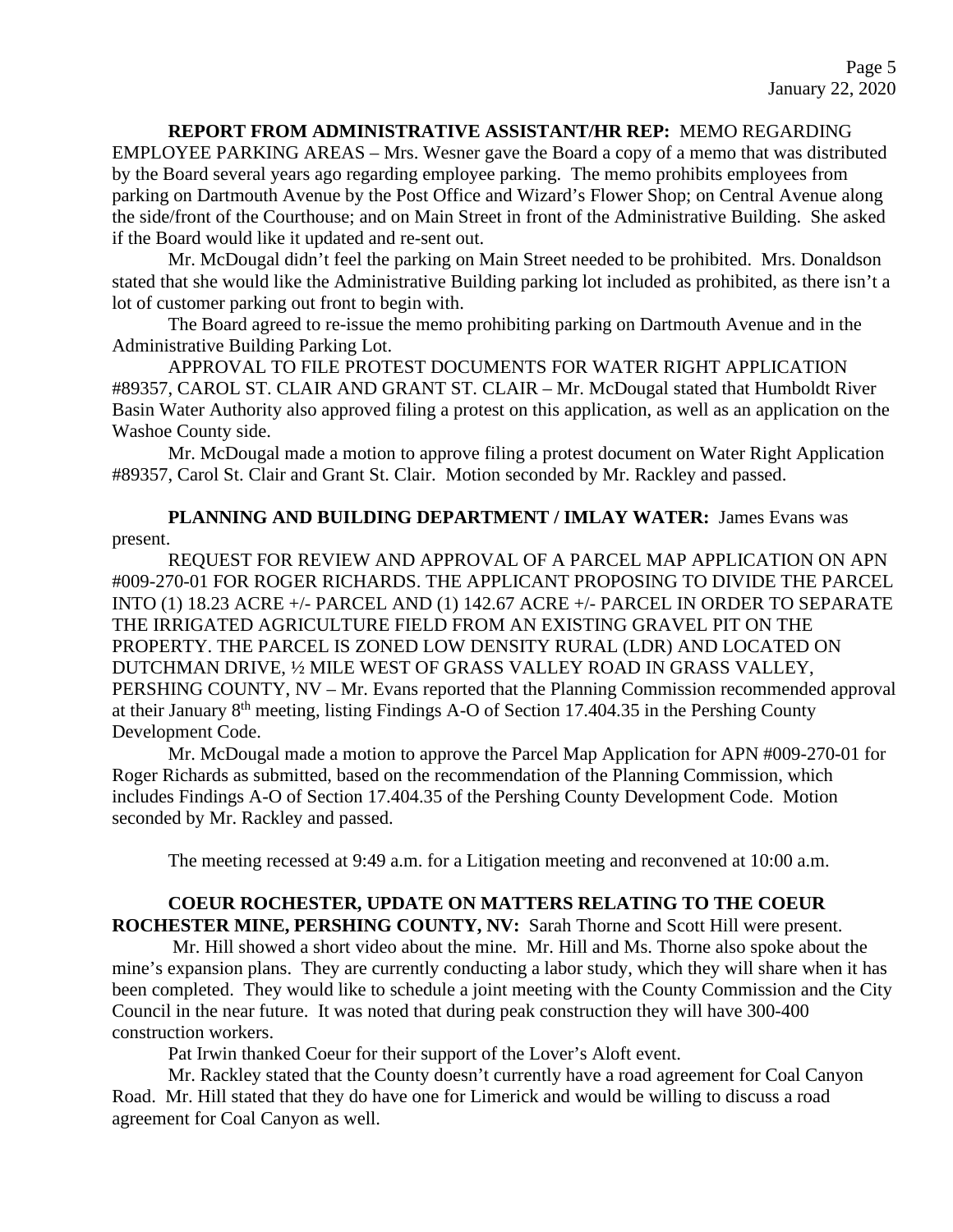**PUBLIC WORKSHOP AND REQUEST FOR DATA OR ARGUMENTS CONCERNING A PROPOSED TAX ON DIESEL FUEL SOLD IN PERSHING COUNTY:** Mrs. Shank read a paper prepared by DA Shields regarding the disparities in cost of diesel fuel in Washoe, Lyon, Pershing and Humboldt Counties.

Bingo Wesner stated that he doesn't agree with the average costs presented by DA Shields. Ron Burrows feels that the Commission is singling out the diesel industry

Mr. McDougal stated that the fuel providers are going to remain competitive, regardless of an increase to the tax.

Tommy Moura stated that he is opposed to a \$0.05 increase, but would hope that the Commission would agree to meet in the middle. He also agrees that our local fuel stations will lose business.

Nathan Carmichael suggested increasing the diesel tax minimally and encourage business to advertise that our tax is less than others.

**SHERIFF ALLEN:** Sheriff Allen reported that the Jail is currently at 50% capacity with 13 inmates. Half of the Sheriff's Office staff is on duty today with court, transports and regular duties.

APPROVAL OF 911 UPGRADE – Sheriff Allen stated that if the contract was signed today, the order would be placed the beginning of February with install in April and cutover in May. Final acceptance would take place in June and the billing would not start until 30 days prior to the acceptance date. Sheriff Allen also proposed adding the texting option for an additional \$4,000.

Mr. McDougal made a motion to approve the 911 System Upgrade as proposed by the Sheriff for a total cost of \$249,168.40 over five years and to include the texting option for an additional \$4,000. Motion seconded by Mr. Rackley and passed.

Sheriff Allen also stated that he was concerned that there wasn't an item on the agenda concerning the Red Flag Law, but he spoke with Mr. Shields, who will be providing information to the Board.

**ITEMS FOR FUTURE AGENDAS:** The Board didn't have anything additional to add.

**REPORT FROM LEGAL COUNSEL:** Mr. Shields stated that he is researching the Red Flag law and reaching out to some other District Attorney's for information.

Mr. Shields wanted to further discuss Agenda Item #10 regarding the approval of a grant application for Derby Field. Mr. Shields stated that signing a contract before it is discussed and approved by the Commission is a violation of the Open Meeting Law. Mr. Shields stated that there are two options to correct the violation. We can self-report to the Attorney General's Office and wait for them to tell us what action to take or we can correct the violation and then report it to the Attorney General's Office. Mr. Shields felt the latter should be done. He has reviewed the application and doesn't see any issues. Mr. Shields also stated that he knows that no maleficence was intended, but we must follow the rules. (Further discussion regarding the Airport Grant is reported on page 4 of the minutes for continuity.)

Mr. Shields also spoke about Commissioners signing vouchers that do not pertain to the County Commission (i.e., in lieu of a department head's signature). Mr. Shields stated that this needs to stop as it is a conflict of interest and does not conform with our voucher process.

**CORRESPONDENCE:** There was no additional correspondence discussed.

**MATTERS OF THE BOARD FOR DISCUSSION, BOARD MEMBER REPORTS, BOARD LIAISON REPORTS:** Mr. Rackley spoke about a proposal from the Planning Department to